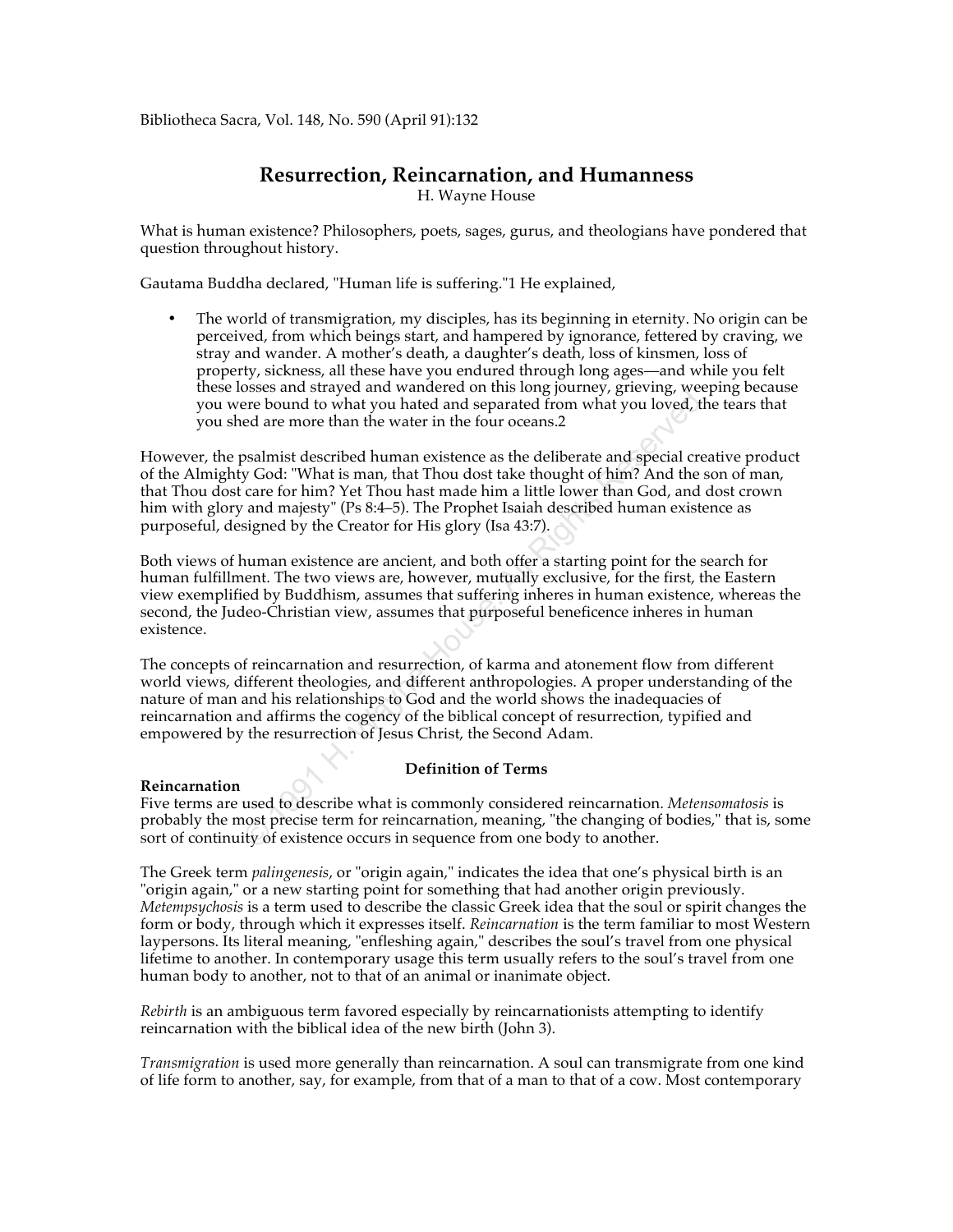Western reincarnationists reject the possibility of a human soul becoming incarnated in anything other than another human.

### **Anthropology**

The study of man, the nature of humanness, has developed in three clearly demarcated directions: Eastern, classical Western, and Judeo-Christian. Eastern anthropology usually assumes that human existence is a cyclical struggle between the body and the soul, the material and the spirit, the unreal or transitory and the real, the transitory and the eternal. This struggle follows the inexorable laws of cause and effect which reign supreme over existence.

Classical Western anthropology, exemplified by the Greek philosophers, including Socrates, Plato, and Aristotle, also sees man as a microcosm of the universal struggle between flesh and spirit. But the fate of the Greeks is not the dreadful taskmaster of Eastern karma. One will eventually achieve release, even if one's soul is not particularly committed to hastening that release through personal conscientious effort.

The Judeo-Christian understanding of man uniquely affirms the dual unity of man's physical and spiritual aspects. Man, who is both physical and spiritual, is the crown of God's creation. His moral standing, his present existence, and his eternal destiny involve his body and his spirit.

### **Resurrection**

istian understanding of man uniquely affirms the dual unity of man'<br>
ts. Man, who is both physical and spiritual, is the crown of God's creacy, his present existence, and his eternal destiny involve his body and lie.<br>
Fig. According to the Bible, man's resurrection is empowered totally and completely by God, the Creator and Sustainer. This resurrection is bodily, visible, physical, and in numeric identity with the body that dies. It is not a new body for an old spirit. Resurrection imparts incorruptibility and immortality to the body that was dead. It is not merely resuscitation of a person near or at death. Jesus Christ was the first One to be resurrected. In fact He had prophesied that He would raise Himself from the dead (e.g., John 2:19–21). His resurrection demonstrated His authority over death (Col 1:18).

Resurrection is promised to all humans. The just will be raised to glorification (1 Pet 1:3–4) and the unjust will be raised to eternal, conscious separation from the presence of God (Rev 20:11–15).

# **World Views**

Reincarnation is inconsistent with the Bible's description of the world and man. Biblical anthropology is intricately connected with biblical theology and a biblical world view.3 Understanding humanness and resurrection from a biblical perspective includes accepting a biblical world view.

### **The Eastern World View**

The Eastern mind understands existence as a unitary whole. What is real is one, unchanging, and undifferentiated. Differentiation, individual egos, the linear appearance of history, subject-object distinctions, Creator and created, good and bad, perceiver and perceived—all this is illusory, or at best transitory.

The Supreme Personality is ultimately swallowed up in the impersonal sublimity of existence. History is illusionary; there is only the endless cycle or wheel of life by which life continuously dies and is born again. The ultimate knowledge of the self is the denial of the self in the other. Creator becomes created. Bad is only the other side of good. The perceiver is looking in a mirror. Christian philosopher Stuart Hackett describes this world view as it was finally articulated by the Hindu philosopher, Sankara (A.D. 788–820):

• What is virtually indisputable is that his philosophy became the fulcrum on which most of the subsequent development of classical Indian philosophy turned. The term advaita (non-duality) supplies the key to Sankara's whole outlook: for he holds that all differences and distinctions are ultimately superficial and, at the highest level of being and truth, unreal, and that therefore…reality is a single, all-inclusive, yet absolutely nondifferenced Being, of which all else is the misinterpreted appearance, and with which all else is essentially and indistinguishably one.4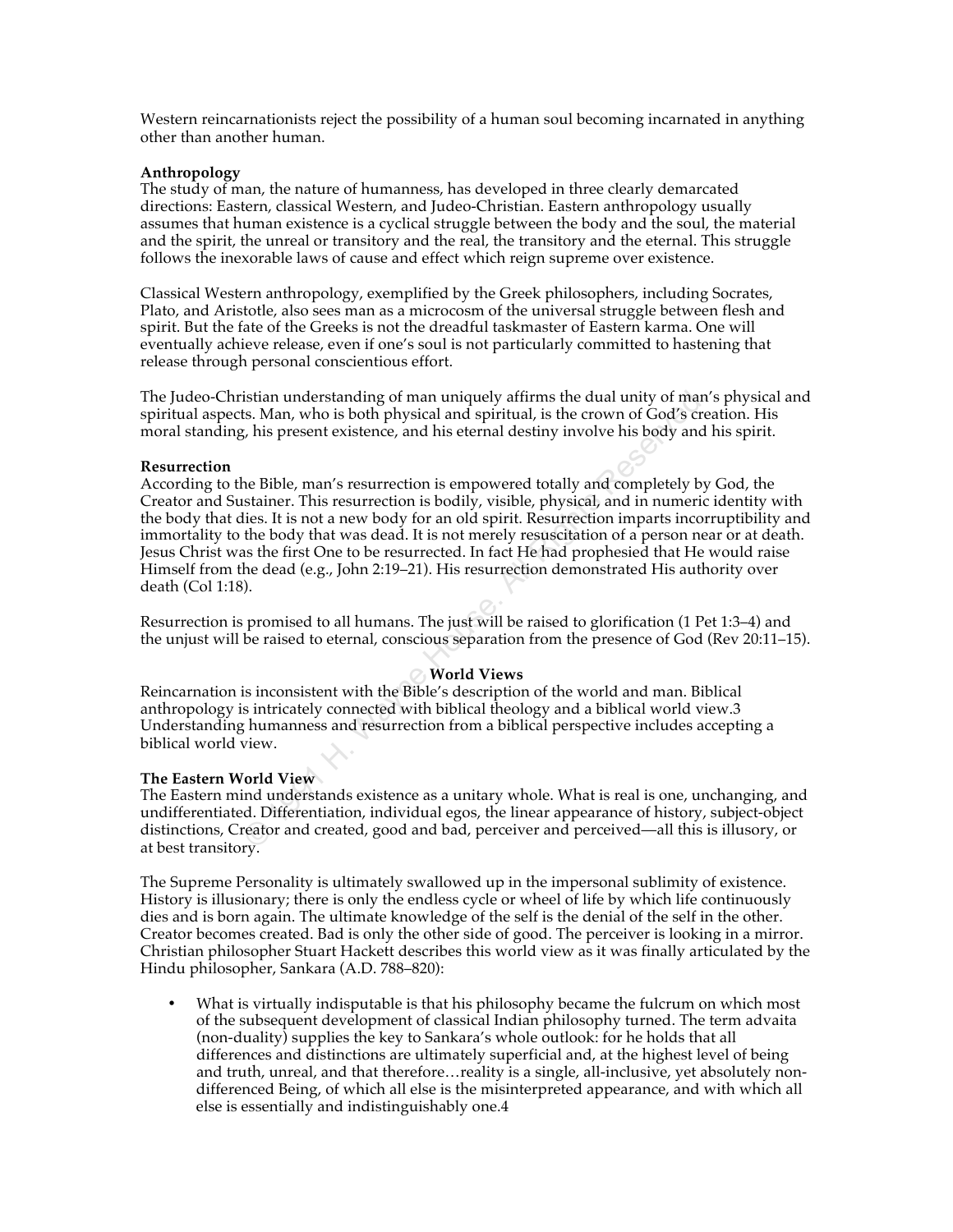This monism (all existence is one) is the base of the Eastern world view, despite the popular status of the many hundreds of demi-gods with which Westerners tend to associate Eastern thought. After all, even the gods and goddesses are caught up in the eternal cycle:

• What could the gods do? Their celestial realms, however splendid they may be, and their life, however glorious one may imagine it, are dominated by the same laws of decrepitude and dissolution as ours. They are our giant brothers; perhaps redoubtable tyrants, perhaps compassionate protectors; but they have in no way saved the world from suffering; they have not even freed themselves from it.5

The Hindu Upanishads describe the ultimate One as Brahman, a term that developed in several thousand years of Hinduism as animistic, polytheistic, monotheistic, pantheistic, and, ultimately, monistic. The later Hindu interpreters explained Brahman as the ultimate origin and goal of all existence, with only appearances of differentiation, duality, and personality. Curiously the development of the concept of zero in Indian mathematics helped solidify this monistic Brahman.

ner contribution to the monistic theory was the notion of zero, introd<br>mathematicians in the fourth century A.D., which was "conceived as<br>an and nirvanam...[as] the unifying point of indifference and the ma<br>end the Mone." • A further contribution to the monistic theory was the notion of zero, introduced by Indian mathematicians in the fourth century A.D., which was "conceived as a symbol of brahman and nirvanam…[as] the unifying point of indifference and the matrix of the All and the None." The ancient realistic view of life was no longer regarded as valid. Zero represented the reconciliation of opposites, of plus and minus, of light and darkness, of opposite moral values, of all dualistic concepts, a notion which by means of yogic techniques was of great therapeutic value in resolving psychological problems. Zero also confirmed the use of the expression "as if," or "as it were" (*iva*) in the *Brhad-Ar*. *Up*. (II.4,14), which declares that it is only "as if" there were any duality (*dvaitam iva*).6

#### • **The Classical (Western) World View**

•

The world view of the classical Greeks (5th century B.C. and later) and later the Hellenistic period (through the 3rd century A.D.) differs from what many people believe it to be. The hundreds of Greek and Roman anthropomorphic gods and goddesses were not pagan multiple counterparts to the eternal, omnipotent biblical God. Instead they were demigods, suffering the same limitations and frustrations as mortals, but on a supernatural scale.

• Superior to the gods was moira (fate). Even Zeus was unable to interfere with its workings. Moira and Ker (doom) come close in meaning, and the heroes' fates were literally in the balance when Zeus hung out his scales. Sometimes Zeus was the instrument of moira, but he never controlled it in the final outcome.7

• As early as the sixth century B.C. Greek philosophers and literary figures promoted a rationalism and demoted the importance of the many deities. Heracleitus of Ephesus and Zenophanes of Colophon, followed by the Sophists, Euripides, and Aristophanes all contributed to the philosophical climate of an impersonal Oneness of ultimate reality. By the time of Socrates, Plato, and Aristotle, the gods were part of mythology and folk religion, but were not viewed as existing divine beings. In fact the overriding world view of this period was closer to the Eastern world view. In this classical Western world view, ultimate reality was similar to the view of ultimate reality in Eastern thought. Godwin gives an example of this from the Orphic school of classical mystery religions:

• The Orphics called this sphere of the visible universe the Circle of Necessity; Buddhists call it the Wheel of Existence…. Both believe, moreover, in the eventual liberation of all souls. The Pythagoreans, who were a sect of Orpheus' school, held that at the end of a Great Year all were restored to their primal purity in a Golden Age, as the whole of Creation joins its source. The final destiny of all humanity—indeed of all creatures—is therefore the realization of Divinity. The Mystery initiate differs from the others simply in moving consciously towards that goal.8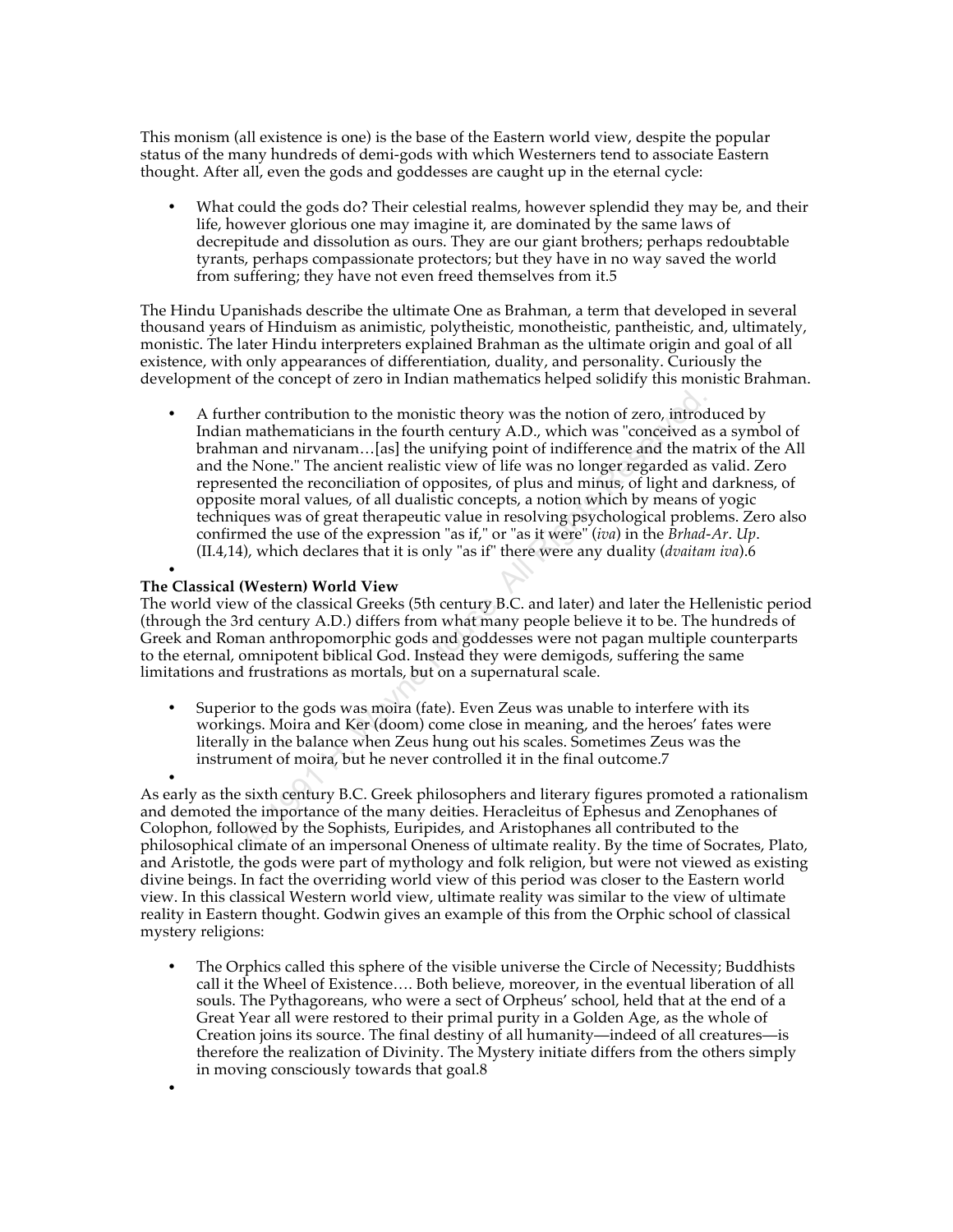In their developed and articulated forms the world views of both the East and the classical West were ultimately pantheistic if not (impersonally) monistic.

### **The Judeo-Christian World View**

"The God who made the world and all things in it, since He is Lord of heaven and earth, does not dwell in temples made with hands; neither is He served by human hands, as though He needed anything, since He Himself gives to all life and breath and all things…. Being then the offspring of God, we ought not to think that the Divine Nature is like gold or silver or stone, an image formed by the art and thought of man. Therefore having overlooked the times of ignorance, God is now declaring to men that all everywhere should repent" (Acts 17:24–25,29–30).

The biblical world view sees an essential differentiation between God and the world in which humankind lives. God is the Creator and Sustainer of all things; He is not the essence of all things. This strict demarcation between the Creator and the created sets the Judeo-Christian world view apart from either the Eastern or the classical Western world views.

of the Old and New Testaments is distinct from unsophisticate the more complex pantheism or monism. God created everything by not mot not of the not conted everything that thom (Heb 3:4) and its continued existence (Ps 121 The strict monotheism of the Old and New Testaments is distinct from unsophisticated polytheism or the more complex pantheism or monism. God created everything by His power (Heb 11:3), but not out of His own substance (Gen 1:1–3; Rom 4:17). The creation is dependent on God for its creation (Heb 3:4) and its continued existence (Ps 121; Acts 17:25–26; Col 1:16–17). Future fulfillment, then, could not be by assimilation into God, for the creation was never a part of God. Rather, ultimate fulfillment must be the realization of the perfection in which God originally created it. Paul wrote of this process by which the creation moves toward fulfillment:

"For the anxious longing of the creation waits eagerly for the revealing of the sons of God. For the creation was subjected to futility, not of its own will, but because of Him who subjected it, in hope that the creation itself also will be set free from its slavery to corruption into the freedom of the glory of the children of God" (Rom 8:19–22).

Reincarnation is an integral part of the cyclical process of assimilation into the One. It is incompatible with the linear process of Creation, the Fall, and redemption described in the Bible.

### **Metensomatosis (Reincarnation)**

Many people think reincarnation is a uniquely Eastern concept. However, the idea of metensomatosis, the change from one body to another (of a soul, spirit, or some principle of life), is an ancient concept found in primitive religions9 and classical Western religion, as well as in the Eastern world. In fact some sects or cults in the traditionally monotheistic religions of Islam, Judaism, and Christianity have embraced some form of metensomatosis.

# **Primitive religions**

Most concepts of reincarnation in primitive religions are distinguished from others because they do not depend on the idea that material existence is evil, illusionary, or transitory. Instead, the typical primitive view of reincarnation centers on the value of life. World religion expert Geoffrey Parrinder notes,

• A fundamental characteristic of African belief is in the importance of life on earth. Contrary to the world-denial and asceticism of some Asian and European religions, this world and all its elements are cherished. This appears in beliefs in reincarnation, which in African expressions is rebirth on to this warm earth to perpetuate the family of the past, whereas in Asia it is often an effort to get away from the sufferings of this life into the indescribable bliss of Nirvana. A symbol of rebirth in African art is the snake, which sheds its skin to go on living, and which with its tail in its mouth is an apt representation of an endless circle, a ring of eternity.10

• Reincarnation in many primitive religions is the process by which life goes on in this world. Reincarnation is not an answer to karmic debt, a step on the path to absorption into the All, or a spoke on the Wheel of Life. Primitive reincarnation is within the web of material existence.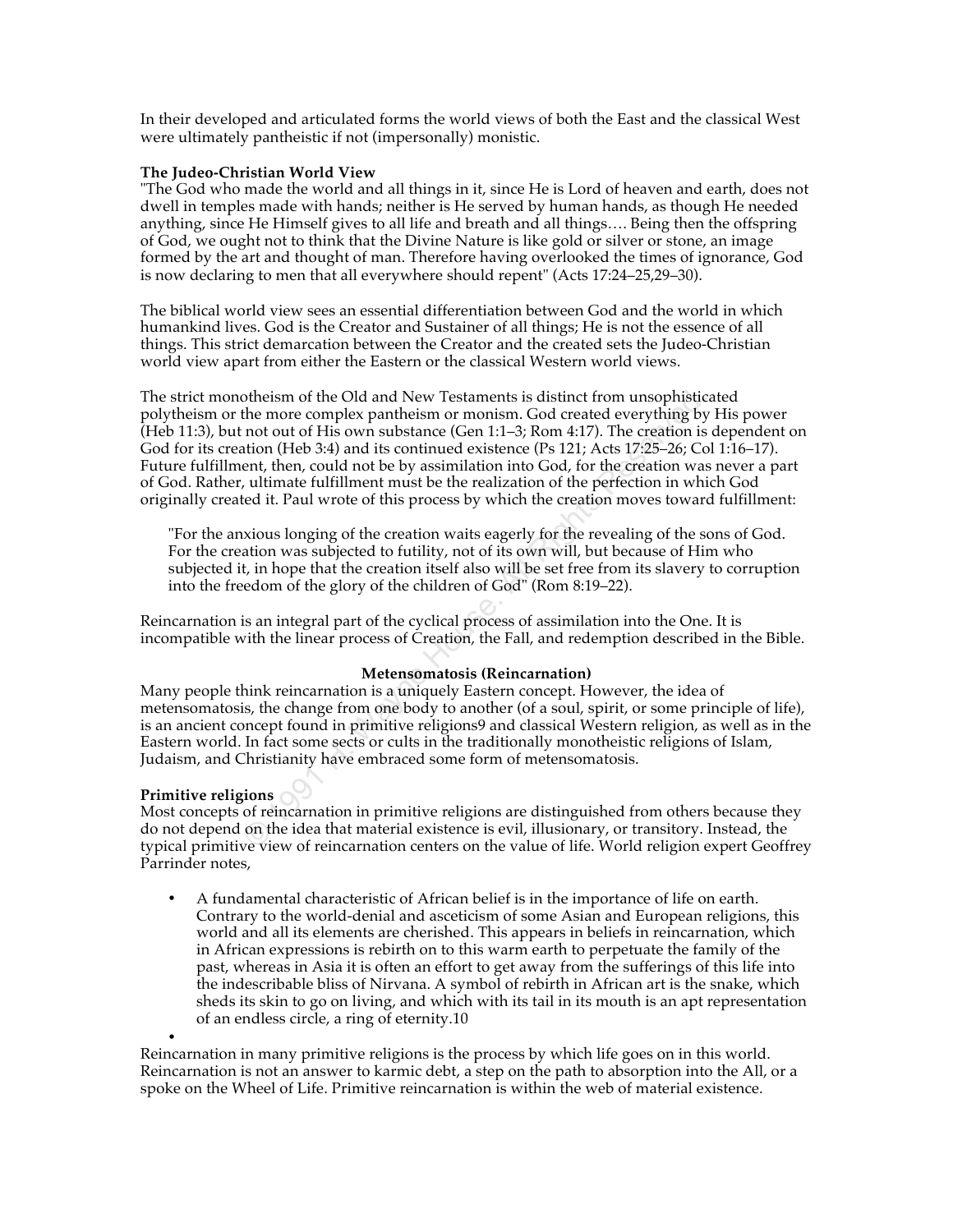• In primitive religions, belief in multiple souls is common. An example is that of the Poso Alfur of Celebes in Indonesia, who have a concept of three souls—the *inosa*, or vital principle; the *angga*, or intellectual principle; and the *tanoana*, the divine element that leaves during sleep and is of the same nature in many plants and animals. Thus the soul is commonly viewed as capable of leaving the body through the mouth or nostrils and of being reborn, for example, as a flying creature, such as a bird, butterfly, or insect. The Venda of South Africa believe that when a person dies the soul stays near the grave for a short time and then seeks a new resting place or another body—human, mammalian, or reptilian.11

#### • **Eastern concepts**

*Hinduism*. Hinduism nurtured the development of reincarnation as an integral part of the salvation story of Eastern thought. Hinduism developed the concept of *karma*, the law of cause and effect that underlies personal existence. *Karma* is a Sanskrit word that means "action" or "deed." Each action or deed performed by a person (*atman*) carries with it consequent liabilities or credits by which the atman is either hampered or helped in its journey to enlightenment (*moksha*, a term that also refers to the process of liberation from the endless rounds of birth, death, and rebirth, and from *maya*, the illusory world of material, differentiated existence). The inexorable law of *karma* almost necessitates a belief in reincarnation, or the atman's multiple lifetimes, so that the natural working out of its law of retribution and reward can reach its fulfillment. Reincarnation and *karma* are closely related.

The actions we do will have an effect—a direct effect—on what happens to us later in this life, but, more importantly it affects the sort of rebirth we have. The *atman* is reborn time and time again, but its status in each rebirth is caused by the karma it has developed in its previous life. Karma arises, in Hindu thought, from any action…. In Hinduism, the intention is to accumulate good karma which results in better and higher rebirths until eventually union with Brahman, or *moksha*, release, is achieved.12

• Traditionally the Eastern concept of reincarnation has included the idea of transmigration, that is, the atman can transfer not only from a human body to another human body, but across life forms.13

the process of liberation from the endless rounds of birth, commanya, the illusory world of material, differentiated existence). The most measure most measure and the material, differentiated existence). The king out of it *Buddhism*. The Buddhist idea of reincarnation includes the principle of *impermanence*, the view that reality is a series of separate events and atoms that only seem to have durative or material existence. The three general characteristics of Buddhism are the impermanence of all aggregates, the suffering inherent in all aggregates, and the absence of ego in all aggregates. Suffering is caused by experiencing that for which one has an aversion, and by longing for what one does not possess. Suffering ceases only by a realization of the truth of reality, which can be accomplished through Buddhism's Noble Eightfold Path.

Reincarnation in Buddhism is not the reembodiment of a soul, spirit, or person, but is the transference of the impermanence of karmic bundles of action from one life to another. Reincarnation in Hinduism, on the other hand, is of the ego along with its karmic burden. Both mainstream Hinduism and Buddhism escape strict determinism by allowing initiative actions by the atman (or Buddhist *anatman*, impermanent "nonperson"). An individual cannot escape the law of karma, but he can initiate his own action in correspondence with karma. In various forms of Hinduism, these actions are called *yogas*. In Buddhism this is accomplished through following the Eightfold Path. Through such personal involvement, one may shorten the individual cycle of reincarnation and hasten absorption into the One.

### **Western concepts**

Western ideas of reincarnation can be divided into three categories: (1) those arising from classical Greek thought; (2) those attached to degenerative cults14 of the Western monotheistic religions of Judaism, Christianity, and Islam; and (3) those generated by the New Age Movement. *Classical Greek concepts*. By the time of Plato (427–347 B.C.) preexistence of the soul and a more complex concept of reincarnation were popular. Robillard summarizes how Plato explained it in his Timaeus: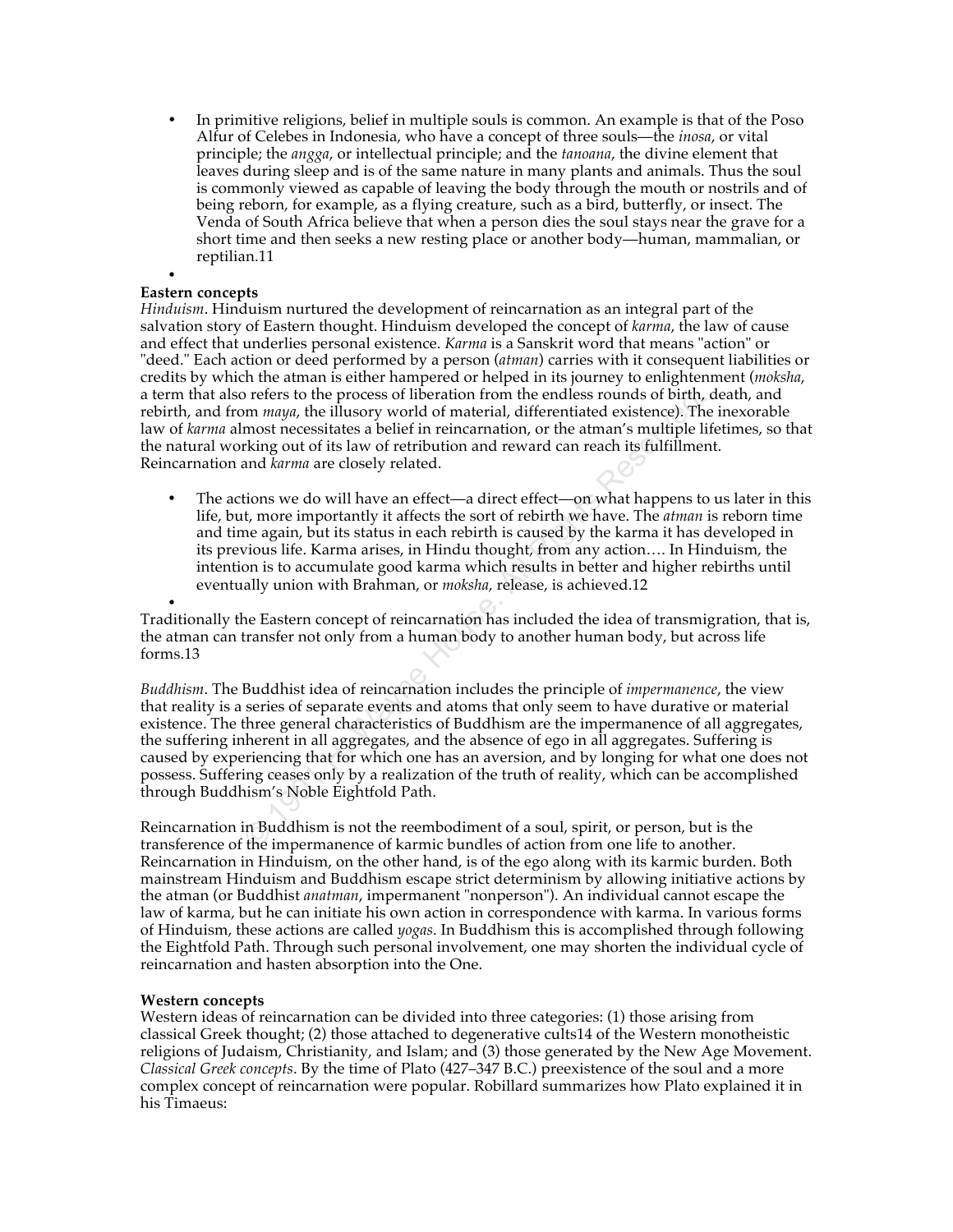- The Demiurge created as many souls as there are stars, and then laid down the laws by which their destinies would be governed:
- •

"At the first birth the condition of all souls will be equal so that there will be no disadvantaged among them; entering into Time and distributed throughout the universe, these souls will take on the nature most capable of honoring the gods.15

"However, human nature being dual, superiority must be deemed to reside in the *virile* sex. Once souls have been implanted in bodies…he who has lived right will mount towards the particular star assigned to him to dwell there in a condition of happiness that conforms to the state of his soul. However, he who has failed the test will be reborn again, changing his nature for that of a woman.

"If, in this new nature, the soul does not cease and desist from its malice, it will be reincarnated continuously into animal bodies according to the nature of its vice. Through such continued metamorphoses, it will never see the end of the penalties it must suffer.<sup>"</sup> Having made known to souls these dispositions of the laws by which their destinies would be governed—definitely not foreknowing the malice to which any of them might become prey—the Demiurge thrust the created souls into Time, distributing them throughout the earth and moon.16

According to the Greek Orphics a preexistent soul that dies is later reincarnated in a human or other mammalian body, eventually fulfilling its fate and achieving release to return to its pure state.17

*Jewish cultic ideas*. Reincarnation is inconsistent with the world views, theologies, and anthropologies of the major monotheistic religions: Judaism, Christianity, and Islam. However, cults of these religions have flirted with the ideas of preexistence (the soul exists before its incarnation) and reincarnation.

g made known to souls these dispositions of the laws by which their<br>be governed—definitely not foreknowing the malice to which any of<br>e governed—definitely not foreknowing the malice to which any of<br>hout the earth and moon Some Jewish rabbinical teachings around New Testament times expressed a belief not in reincarnation but in a weak form of the preexistence of the soul. The souls of the unborn are referred to in *Niddah* 13b and Genesis *Rabbah* VIII, 7.18 John 9:1–3 may even allude to such a belief: "And as he passed by, He saw a man blind from birth. And His disciples asked Him, saying, 'Rabbi, who sinned, this man or his parents, that he should be born blind?' Jesus answered, 'It was neither that this man sinned, nor his parents; but it was in order that the works of God might be displayed in him.'" This is not to suggest that Jesus or His disciples believed in preexistence, but that one interpretation is that the disciples were referring to a contemporary belief that a soul could have existed before its physical birth. Much more common Jewish beliefs at the time were that one could sin in the womb or that birth defects were a sign that sins of individuals were being visited on their progeny.19

Later in Jewish history (starting around the 13th century A.D.), the mystical kabalists adopted a form of belief in reincarnation. The kabalist's classical commentary on the Pentateuch, the *Sephar ha-Zohar* (or Book of Splendor) teaches that God's left hand (of judgment and punishment) is balanced by His *sephirah* of love. However, the outworking of this judgment-love balance came through what the Zohar called *gilgul*, a Pythagorean theory of reincarnation.

• While the philosophers held that the injustice of undeserved suffering in this world will be balanced by eternal bliss in the world to come, the kabalists saw the balance in different *gilgulim* (cycles of reincarnation). Alternatively, some kabalists asserted that new *gilgulim* are opportunities for sinners to overcome the errors of their previous life, while others espoused the notion that infant mortality is to be explained by the punishment of one who sinned in a previous *gilgul* by causing that person to die immediately in the new one.20

• *Christian cultic ideas*. Though some of the mystery sects of Christianity and Gnosticism in the first centuries after Christ held a number of heretical beliefs and practices, no attempt was made to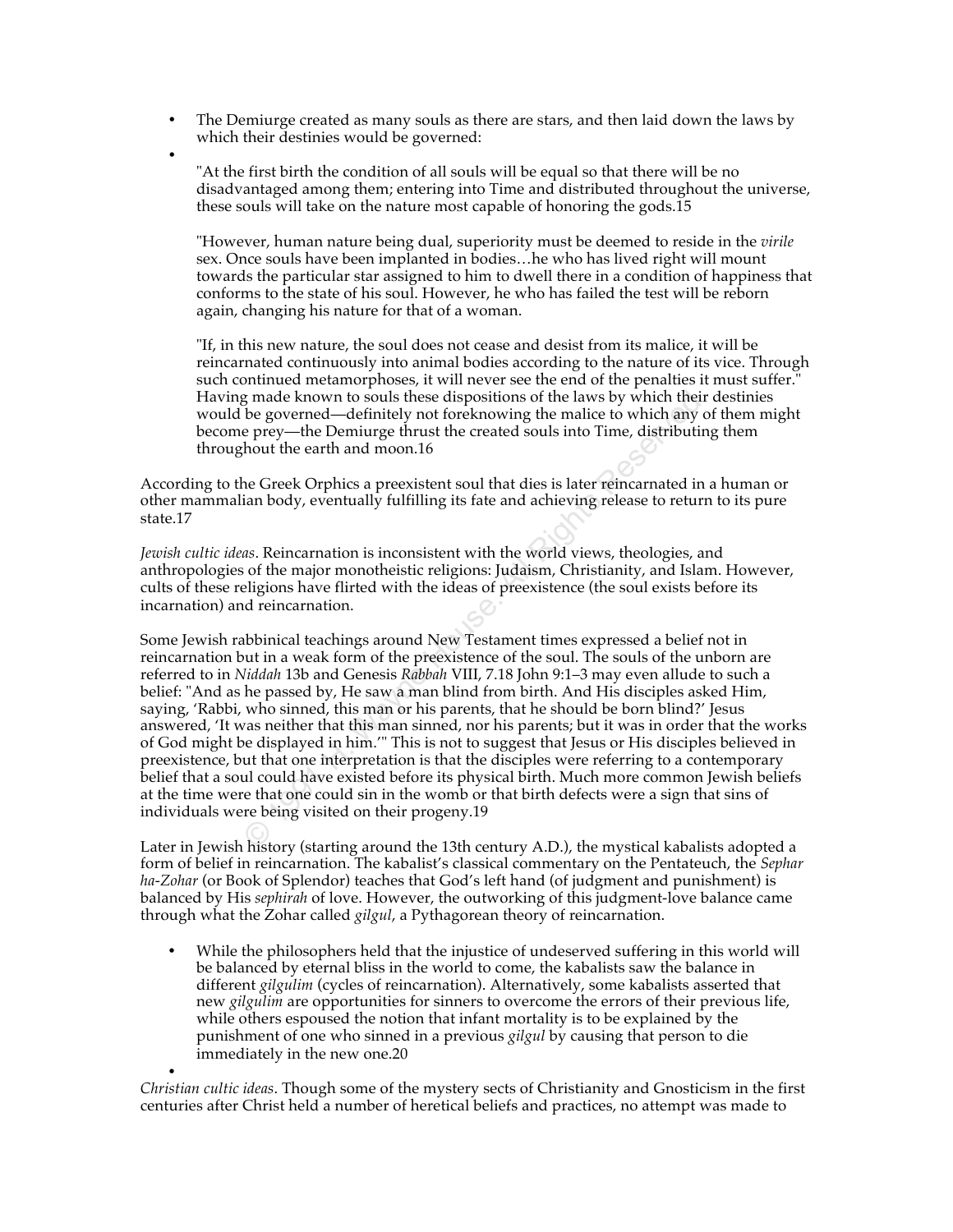integrate into Christian belief either preexistence or reincarnation until the time of the church father Origen (A.D. 185–254). (A debatable statement is from Justin Martyr, written about A.D. 155 in his *Dialogue with Trypho*, but that is counterbalanced with his affirmation that transmigration does *not* occur.21 Some reincarnationists quote Jerome to support the idea of reincarnation, although he is clearly critical of Origen and his ideas of preexistence, calling Origen "a fountainhead of gross impiety."22)

Origen speculated on the preexistence of the soul and at least in his earlier works seemed to believe in it. However, his writings23 specifically deny transmigration after the initial incarnation of the soul. In fact he devoted two essays to refuting the idea of transmigration—including reincarnation—in his "Relation of the Baptist to Elijah. The Theory of Transmigration Considered" and "'The Spirit and Power of Elijah'—Not the Soul—Were in the Baptist." In these he declares,

• In this place it does not appear to me that by Elijah the soul is spoken of, lest I should fall into the dogma of transmigration, which is foreign to the church of God, and not handed down by the Apostles, nor anywhere set forth in the Scriptures…. I have thought it necessary to dwell some time on the examination of the doctrine of transmigration, because of the suspicion of some who suppose that the soul under consideration was the same in Elijah and in John…. For, observe, he did not say in the "soul" of Elijah, in which case the doctrine of transmigration might have some ground, but "in the spirit and power of Elijah." For the Scripture well knows the distinction between spirit and soul.24

• *Islamic cultic ideas*. Islam is distinctly monotheistic. Its monotheism probably derived from Muhammed's early contact with Jewish and Christian believers around Mecca. In fact one of the earlier Surahs (chapters) of the Koran acknowledges the limited power of the local deities of the ka'ba.

by the Apostles, nor anywhere set forth in the Scriptures..... I have the axe ary to dwell some time on the examination of the doctrine of transmit<br>e of the suspicion of some who suppose that the soul under consider<br>n Elij Though Islam denies reincarnation, its strong belief in kismet, or fate, has opened the door for Islamic cults to teach reincarnation. The most popular and enduring Islamic cult embracing a belief in reincarnation is *Sikhism*. Sikhism is a blend of Islamic and Hindu belief, founded as a religious movement in the late 15th century A.D. by Nanak, a Hindu bhakti follower who was also influenced by Islamic Sufi mysticism. Nanak believed that both Islam and Hinduism had truth about God, but that this truth had been obscured by each religion's addition of rituals and traditions.

Nanak believed in one supreme God, but he believed that God can be discovered only through personal, inner contemplation. "From Hindusim he retained a belief in reincarnation, karma and moksha, or mukti, but he rejected all notions of caste, insisting that all his disciples ate together as equals, and frowned on pilgrimages, idols, fixed ritual prayers, and ceremonial washing."25

*Contemporary New Age concepts*. The New Age movement is without doubt the most common source today for Westerners' beliefs in reincarnation. A 1987 *USA Weekend* poll showed that 23 percent of Americans believe in reincarnation.26 Thirty percent of college-age persons believe in reincarnation, 17 percent of those who regularly attend church affirm reincarnation, and 21 percent of Protestants and 25 percent of Roman Catholics believe in reincarnation.27

New Age reincarnation is America's current religious fad because it makes reincarnation seem compatible with a Western, "Christian" world view. The New Age movement does not fit the traditional sense of "cult," because it does not have a unified organization, with one particular founder or group of founders, with headquarters and its own universally accepted "scriptures." Instead, the term "New Age movement" has been coined to describe a loose coalition of groups and individuals who share common beliefs, including pantheism, karma, and reincarnation.28 The typical Hindu observes human suffering (starvation, drought, epidemics, monsoon flooding, etc.) and explains it by means of karma and reincarnation. On the other hand many though not all Westerners in the New Age movement are young affluent "yuppies." Who should get the credit for this affluence? Certainly not an omnipotent, benevolent God. The credit goes, they say, to *themselves*. Karma and reincarnation explain these *positive* results. They must have had some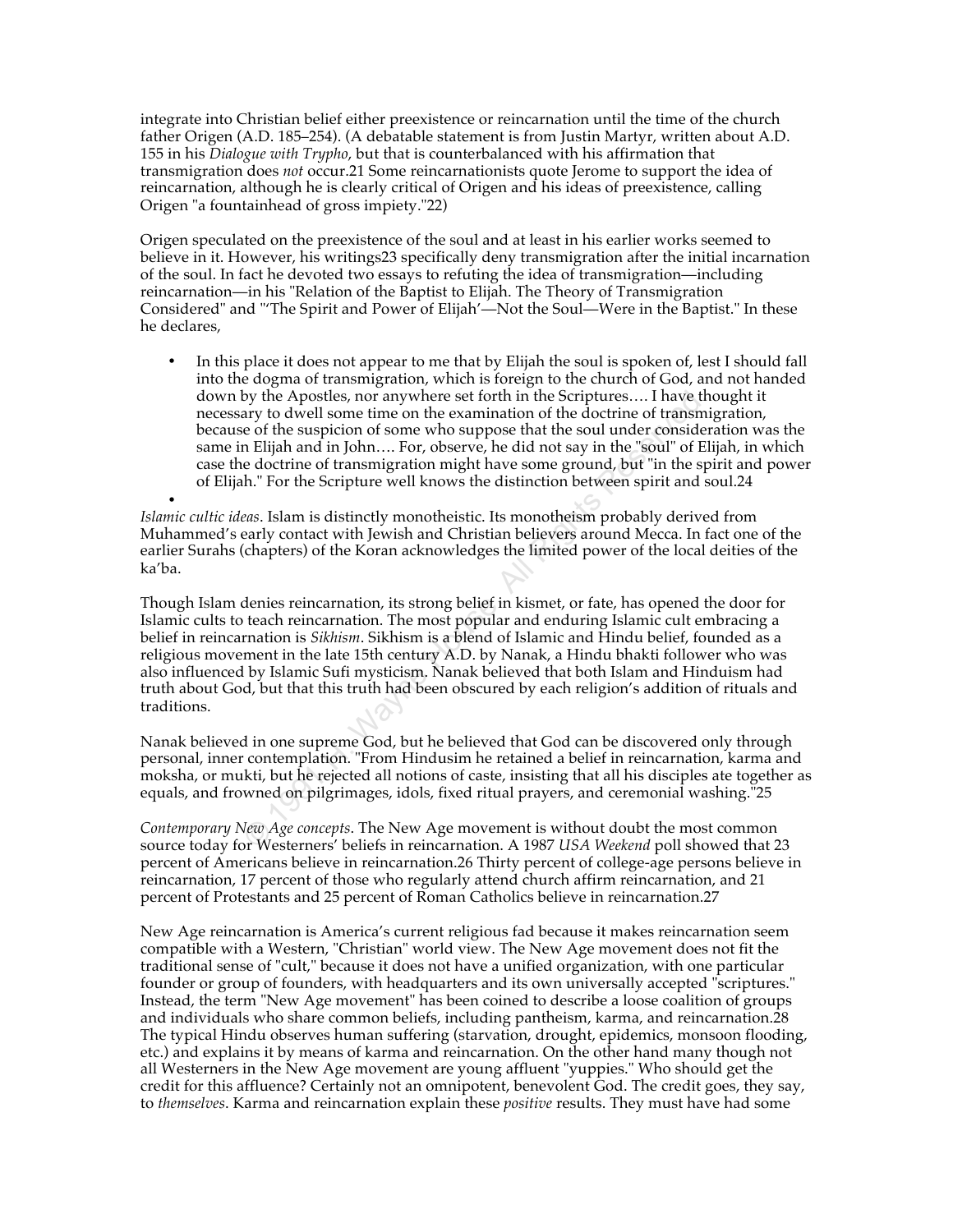great karma from a previous lifetime to enable them to self-actualize to such an extent in this lifetime. Reincarnation for the New Age person is his justification for patting himself on the back, and his consolation prize if he experiences some setbacks.

New Ageism ignores the Hindu concept of the evil, illusionary, or transitory nature of the material world. Instead material acquisitions are evidence of the New Ager's superior karma and privileged current incarnation. The New Age movement ignores the Buddhist concept of impermanence and nonself. Instead, possessions indicate spiritual wealth. New Ageism ignores the Gnostic dichotomy between flesh and spirit. Instead the gratification of the flesh is one's goal, and the spirit is fed through the stomach. New Ageism ignores the monotheistic cult concept of the eternal wheel of life. Instead today is the only reality.

# **Anthropology**

What is it about the biblical understanding of human existence, the human condition, and human eschatology that forever separates it from compatibility with reincarnation?

### **Eastern Anthropology**

Among the many forms of Eastern belief, there are numerous subtle assumptions concerning human nature, the body, and the self. However, there are a few common foundations on which are built the Eastern differentiations concerning human nature.

First, human nature is also divine nature. The substance of man is the substance of the universe, which is the substance of god. This is based on the Eastern concept of pantheism or monism. This aspect of the divine origin of mankind in Eastern anthropology is illustrated in Japanese Shintoism.

**opology**<br>the boody, and the self. However, there are numerous subtle assumptions cot<br>the body, and the self. However, there are a few common foundation<br>stern differentiations concerning human nature.<br>Ature is also divine • The Shinto view of man is affirmative and even optimistic. Human nature is accepted, perhaps with some naivete, as it is. The idea of original sin as found in Christianity does not exist in Shinto. In Old Japanese, *tsumi* ("evil") was an indifferentiated notion. It included not only moral transgressions but also natural disasters, physical disfigurements, and disease. Evil or badness was in essence pollution or filthiness, physical as well as spiritual, while goodness was identified with purity. Man was considered originally clean. Evil was a secondary accretion, a negative entity which could and should be removed by means of *misogi harai* (ritual purification).29

• Second, the material or physical aspect of human nature is illusionary, transitory, and/or evil. This is based on the Eastern idea of maya. The false idea of the reality of matter traps the spirit on the material plane. Freedom or escape from maya is moksha, or liberation. That liberation is realized in unity with the One. In Hinduism the Sanskrit term manu refers to human nature and describes mankind's goal this way:

• The *Manu-smrti* points out inter alia that the ultimate aim of mankind is not to achieve individual immortality, such as that of the ancestral *pitrs*, but to attain complete undifferentiated union with *brahman*. The main part of this *sastra* thus serves as a kind of preparation for that ideal, though not initially envisaged as such. Divine revelation (*sruti*) and empirical knowledge (*smrti*) are drawn upon to define the Law of Conduct and to apply it, though not always impartially, to all classes of the community.30

• Third, individuality is illusory, evil, transitory, and/or immature. The goal of the individual is to lose his individuality in the vast sea of Being—god. Buddhism takes this impersonal anthropology to its extreme.

• Where is the man? Man is nothing but a bundle of activities, and these activities give rise to other groups of activities, which are beings. Pure deeds produce pure deeds; evil deeds produce more evil deeds. They store up, in the general Karman, germs of happiness or of suffering respectively; they assemble, in this general Karman, the cause of the round of rebirth, complexes of energy tending to good actions and complexes of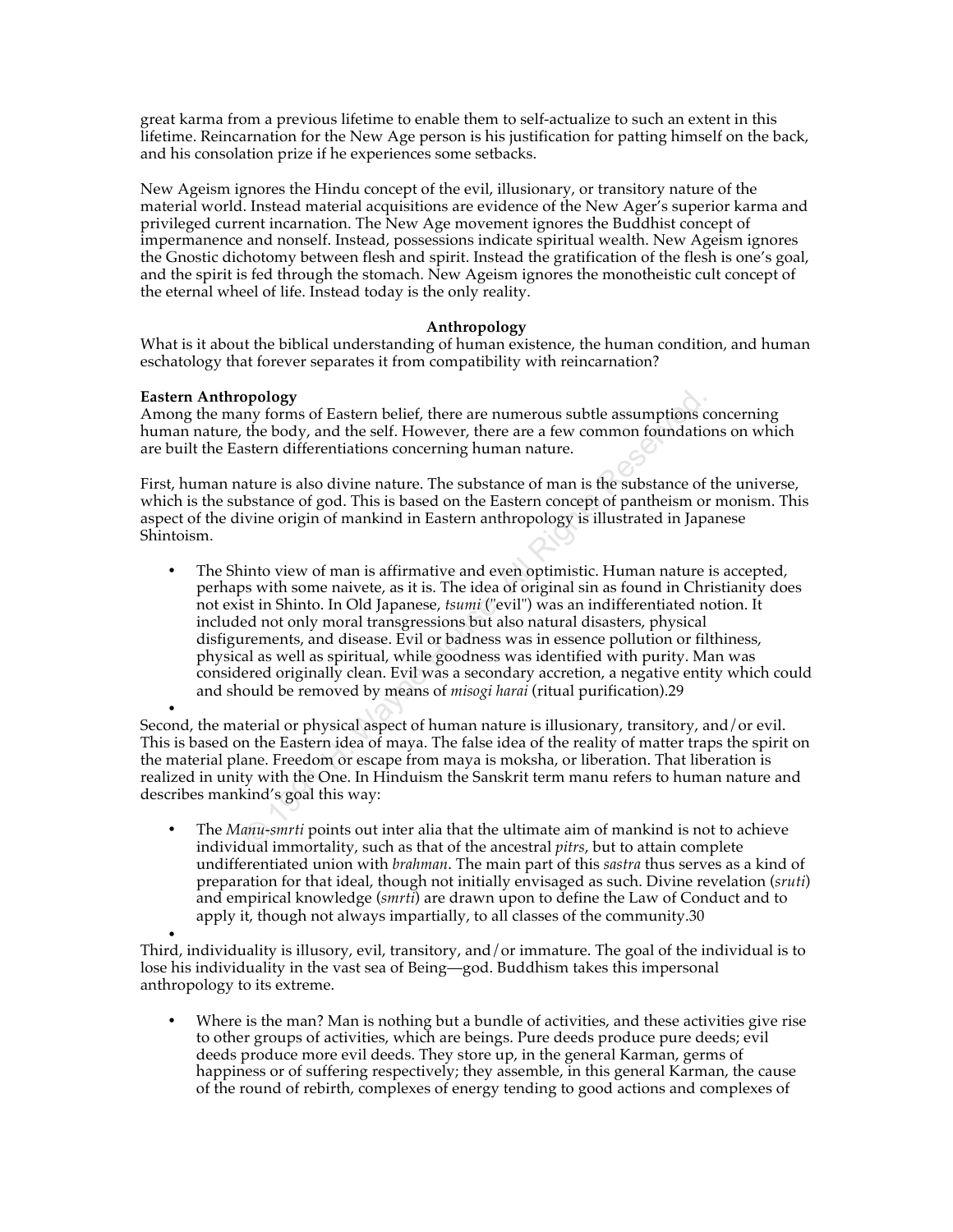energy tending to evil actions, and these complexes are called, by us, beings, and appear to us as individuals.31

• Fourth, human soteriology is a return to original perfection and unity with the divine essence of the universe. It involves individual (ritual) effort and/or belief, toward undifferentiated Being, through the cosmic law of karma worked out in reincarnation. Geisler and Watkins aptly summarize the implications of this classic Hindu supposition, ending with an appropriate quotation from the "Taittiriya" in *The Upanishads*:

• If the universe does not exist, if Brahman is the only reality—then who or what is man? Is man nonexistent or is man Brahman? Vedanta pantheism says that man is Brahman. Maya, or the illusory universe, has deceived man into thinking that he is a particular in the universe. But if man would just clear his senses and his mind of maya and meditate upon his true Self (*Atman*), then he would come to realize that Atman is Brahman, the one true reality. That is, the depth of a person's soul is identical to the depth of the universe: "Having attained to Brahman, a sage declared: 'I am life…. I am established in the purity of Brahman. I have attained the freedom of the Self. I am Brahman, selfluminous, the brightest treasure. I am endowed with wisdom. I am immortal, imperishable.'"32

• This progressional thought in Eastern anthropology has implications for man-with-man, or man in society, as well as for the individual. If the material world is illusion, individuality a deception, and oneness with Brahman the goal, then social activism has little justification.

rity of Brahman. I have attained the freedom of the Self. I am Brahmans, the brightest treasure. I am endowed with wisdom. I am immort, shable."32<br>shable."32<br>panal thought in Eastern anthropology has implications for man-w • Whereas Western thought (in its non-religious form) sees man as "the measure of all things," and so veers in an individualistic direction, the Hindu regards mankind as part of a cosmic whole and this involves respect for life in all its manifestations. Life "apart" (an individualist approach) is seen as the disintegration of life. Hence the demand for a strict discipline (yoga) and meditation, so that the individual may reintegrate into the whole.

The rejection of individualism can lead to the rejection of activism. And there is often an element of passivity in Indian life, although the element of freedom would still be claimed and a charge of fatalism rejected. As a result, scientific knowledge and material progress have not traditionally been the goals of Indian endeavor.33

Eastern anthropology sees human nature as a single, nonmaterial, eternal, divine nonperson, temporarily trapped in the material illusion of body, personhood, individuality, and "sin."

# **Classical Western Anthropology**

•

Classical Greek and Hellenistic anthropology is closer to the Eastern view than the Christian biblical view. First, a dichotomy is seen between the material world and the spiritual world. The Greeks were dualists in their anthropology. That is, man was both *soma* (body) and *psyche* (soul). These terms are not to be understood in the same sense Paul used them in the New Testament. In Greek thought the soul is more pure and divine—even more "real"—than the body. This concept developed over the centuries before Christ, beginning with the Homeric period, when body and soul were distinguished, and were separated at death, but the differences between them were not discussed. In fact *soma* was the term most often used for "corpse." (The allusion then would be that the *psyche* referred to the life principle.)

The mystery religions before Plato made a more marked distinction between body and soul. Gundry notes, "Especially under the influence of Orphism, Pythagoreanism, and the mysteries, the distinction between body and soul becomes more important…. Death continues to be the separation of body and soul, but now they are pitted against each other in earthly life."34 Godwin comments on the understanding of man in the mystery religions.

• Ultimately, all paths bring knowledge to those who tread them: whatever their effect in the world outside, their inner purpose is to bring man closer to the knowledge of God.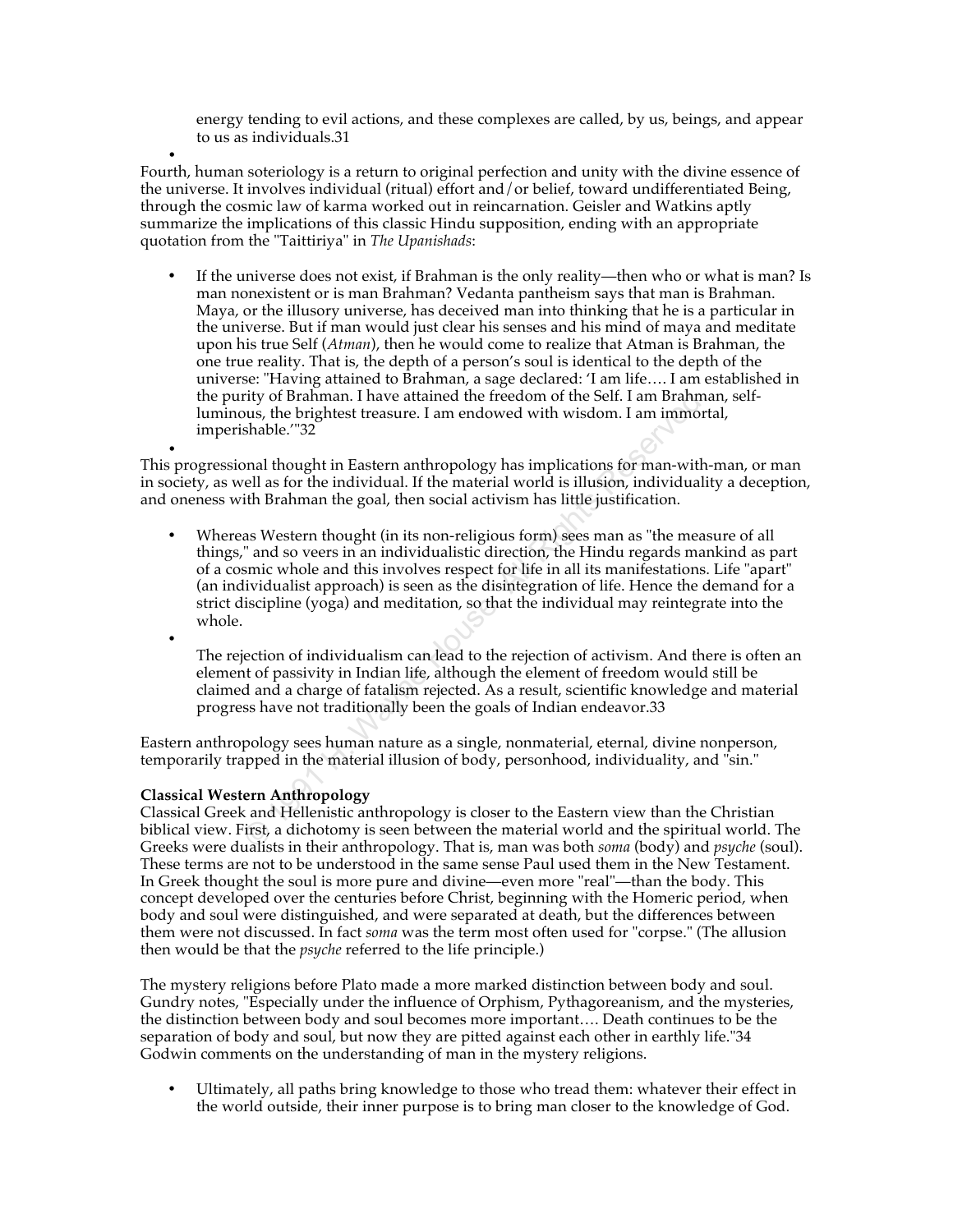The warrior and the monk, each in his own way, allies himself with the side of what he sees as the Divine, rejecting all else, that he may more closely know that to which he belongs. The magician strives to know God's mind as it is exteriorized in the cosmic patterns. Philo says that man reaches out to God through mediators: the Logos and Angelic Powers—but that ultimately man is allied to God himself through his Intellect.35

• Even Aristotle partially recognized a dichotomy between body and soul by acknowledging that the mind can exist in isolation from and after the death of the body. The Stoics added the idea that the soul is a substance in its own right.

For the Greeks, the universe was man-centered. Realism is seen in ancient Greek sculpture, the Greeks emphasized the physical body and its prowess as seen in the Olympic games, and Greek mythology included many anthropomorphic gods and goddesses. Popular Greek religion said man has dual natures, body and soul. The body is a pale, clouded mirror image in the "real" world of spirituality, while the soul without the body is said by metaphor to be a pale replica in this material world of the materiality of the body.

between the abody (soma) and a soul (psyche). The *psyche* was the deathalation of breath, visualized as a pale replica of the living person; it ing to the house of Hades, attracted, according to Plutarch, by the mu whose • Man consisted of a body (*soma*) and a soul (*psyche*). The *psyche* was the death rattle, the last exhalation of breath, visualized as a pale replica of the living person; it flew away gibbering to the house of Hades, attracted, according to Plutarch, by the music of the Sirens, whose monstrous forms crowned tombs. The beliefs of certain ascetics—known as followers of Orpheus, the legendary minstrel—that the body was the prison of the soul and that everyone ultimately shared in the divine gave rise to the dualism familiar in Plato.36

• Plato's idea of forms exemplifies this ultimate antagonism between the material and the spiritual realms.

Classical and Hellenistic Greek anthropology set the stage for the development of religious Gnosticism in the second and third centuries after Christ, with its elaborate schema of emanations from pure spirit devolving to base matter.37

In summary, classic Western anthropology divided the body and the soul, usually assuming an antagonism between the two, and usually considering the soul divine and immortal, while the body was usually considered materially temporal.

### **Judeo-Christian Anthropology**

Human nature as revealed in Scripture is completely different from both Eastern and classical Western concepts of humanity. It goes beyond simple statements such as "Man is not god," and "Man is created body and soul in union." The biblical view of man is rooted in theology proper and cosmology.

First, the Bible distinguishes God from every created thing. Genesis 1 describes how the universe, inanimate and animate, was created by God from nothing, not out of His substance nor as an extension of His Being. The Apostle John, stated that God the Son, the Logos, is not one of the created things: "All things came into being by Him, and apart from Him nothing came into being that has come into being" (John 1:3). God is even the Creator of invisible things, as Paul pointed out clearly in various passages, including Colossians 1:16. Pantheism is intolerable in a Christian world view.

Second, the Bible describes God as personal, eternal, undivided,38 loving, just, and the creating Source and Sustainer of everything else. God interacts with other persons (e.g., Exod 3), has no beginning or ending (is a Necessary Being; Rev 21:6), never changes (Mal 3:6), acts in a protective and gracious manner toward His creation (1 John 4:8,16), and both created and sustains the created world (Col 1:17). The biblical view of God cannot be identified in any ontological way with either the material universe or what is immaterial.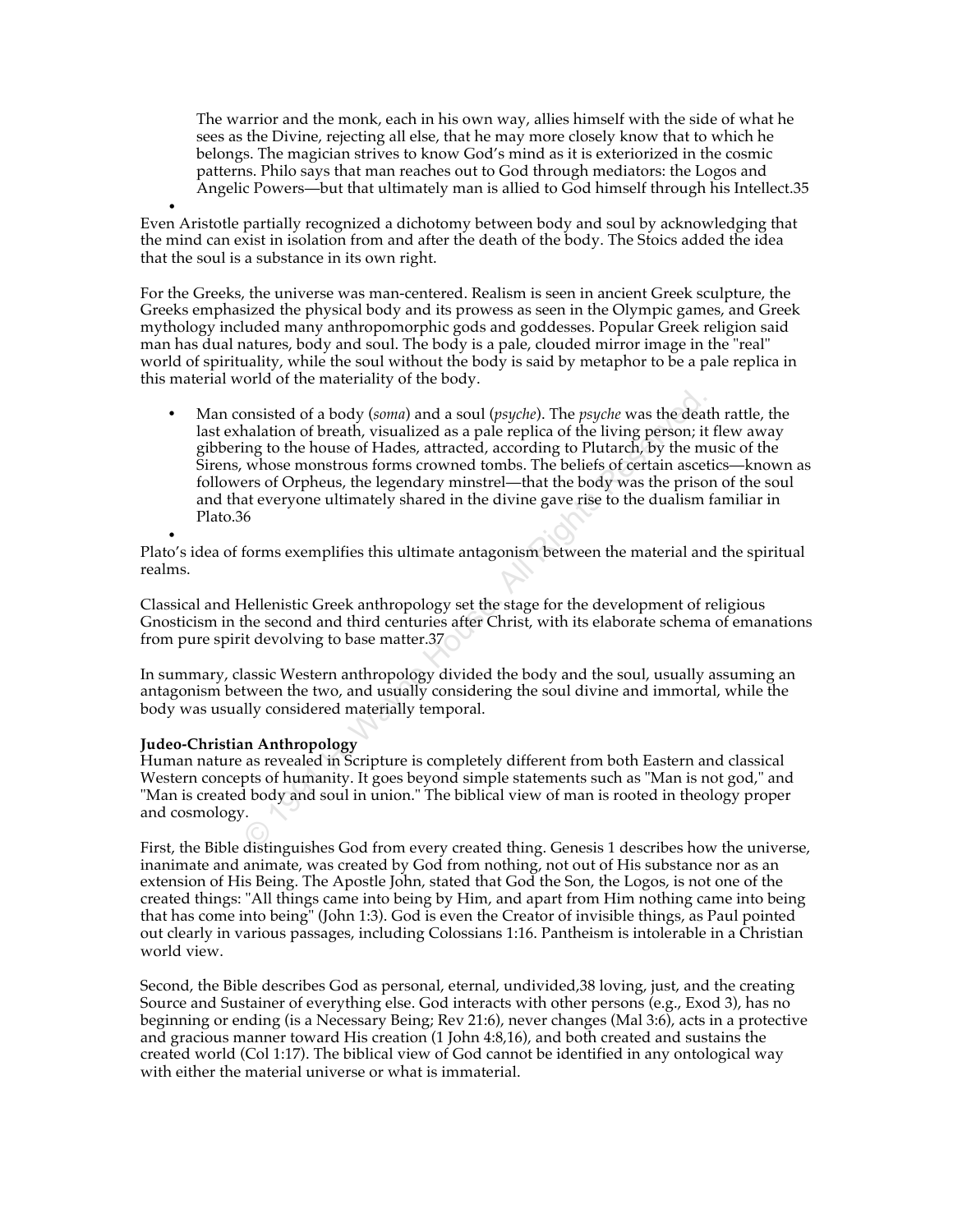Third, man, according to the Bible, was created by God as a deliberate and good act. Man did not come into existence as a mistake in divine thinking nor as a figment of the divine imagination. He is not the byproduct of divine Mind, a pantheon of multiple personalities. Man also is not the product of a long evolutionary process from earlier life forms.

Created both material and spiritual (Gen 2:7),39 man was designed in God's image (Gen 1:26)40 to worship and serve Him.

Resurrection, Reincarnation, and Humanness—BSac—V148 #590—Apr 91—148

(Isa 43:7). This dual unity of body and soul in man is distinctive among religious anthropologies.

• The question that naturally rises is, "Now that I have a body, what am I to do with it? What is the purpose of it all?" There are three possible views that one can take of the place of the body in the life of man. (1) That it is the prison-house of the soul. (2) That it is the only part of man that counts; and so let us eat, drink, and be merry, for tomorrow we die. (3) That it is the "partner" of the soul, the expression of the Ego, and the means of glorifying God and growing in the true life….

When we first considered this question, we put it in the natural form, "What am I to do with my body?" In other words, we made a distinction between Ego, or I, and my body. We feel that there is some sort of relationship between an inner and an outer Me. The body is the expression of myself in relation to the world of time and sense…. It is the sole means that I have of glorifying God in this world, just as it is the sole means that an athlete has of winning the race. As partners we shall need to follow the athlete's practice of discipline and denial; yet denial will not be an end in itself, but only a means to an end.41

Man is not the epiphenomenal duality of secular humanism. He is not the dichotomy of spiritual reality and material illusion of Eastern thought; nor is he the emanational dualism of the classical West.

That it is the "partner" of the soul, the expression of the Ego, and the<br>ing God and growing in the true life....<br>we first considered this question, we put it in the natural form, "Wha<br>y body?" In other words, we made a d • There is no making of Paul into a Greek. The distance of Paul from Philo, who attempted to combine Jewish theology and Hellenistic philosophy, clearly shows the comparatively un-Hellenistic character of Pauline anthropology. Rather, the Hebrew concept of man was not monadic even though it was unitary. The anthropological duality of the OT…developed clearer exposition in Judaism of the Hellenistic age but usually resisted a dualism in which body and soul oppose each other. Paul's recognition of the duality of man reflects the Jewish theology of his time and neither contradicts the OT nor denies the unity (but not monism) of man as a whole being.42

• This psycho-physical dualism reflects man as a complete being with both body (materiality) and soul (immateriality).

Part of man's responsibility to God is to oversee and nurture the created, physical world (Gen 1:28–30; 2:15 {Gen 2:15}).

• Since the relation between God and man is personal rather than mechanical, it has from the very first a covenantal aspect. There is election and promise on the one side, required response on the other. There is task on the one side, responsibility and obedience (or disobedience) on the other. Grace is balanced by gratitude, faithfulness by fidelity, the initiative of love by the response of love.43

• This authority and power was, of course, under the ultimate power and authority of God. "Yet just as we possess no life that is independent of the will and Spirit of God so we also possess no independent authority; mankind's authority within creation is to be the delegated authority of a steward; we are accountable to God."44 The material world was not bad, base, evil, or illusory.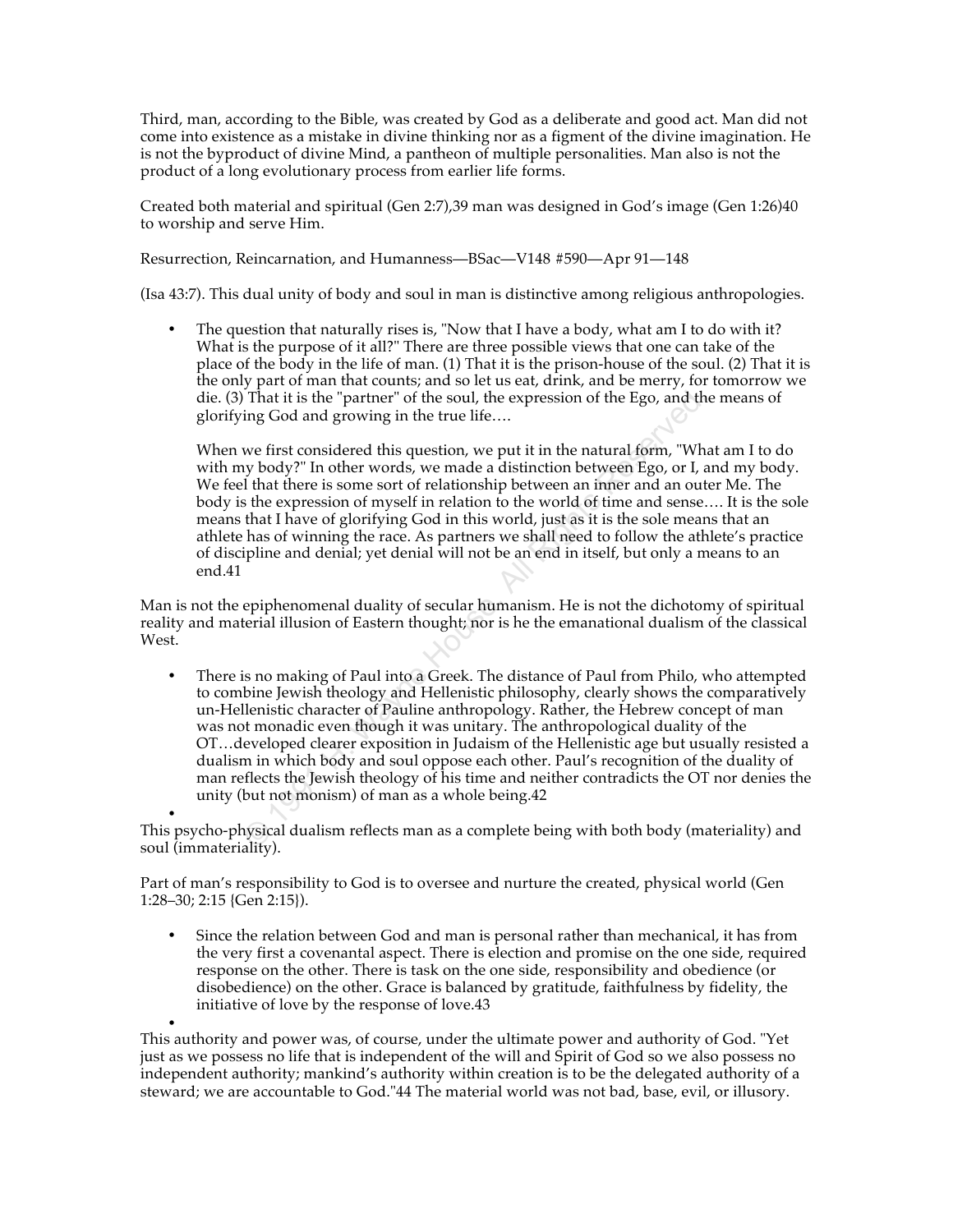Fourth, man was created without sin and perfect (Gen 1:26–31), but with the will to choose obedience to God or to sin (2:16–17 {Gen 2}). The first man chose to sin (3:6–7 {Gen 3}), and thus plunged his progeny into sin also (Rom 5:12–14). The story of creation became the drama of redemption (1 Cor 15:45–49).

Fifth, man's ultimate destiny is the redemption, glorification, and perfection of his nature, both physical and immaterial (Phil 1:6; 1 Pet 1:23; 2 Pet 1:4). This is accomplished through the power of the death and resurrection of Jesus Christ, who died for man's sins (Rom 3:23–26). Jesus Christ was raised from the dead in the same body that had hung on the cross (Luke 24:39), yet was glorified and perfected (Col 1:18), the firstfruits of those who will follow (1 Cor 15:20). Those who believe in Him will be raised like Him, body and spirit, whole for all eternity (Rom 8:11). Man was created as a dual unity, and he will spend eternity that way, complete and perfect in the redemption of Jesus Christ (Rom 8:28–30), or because of his continued disobedience and disbelief, he will spend eternity in torment and separation from the presence of God (Matt 25:46; Rev 20:10–15).

### **The Resurrection**

The Resurrection<br>
the death, by a man also came the etaad, the first fruits of those who are asle<br>
death, by a man also came the resurrection of the dead. For as in Ad<br>
Il shall be made alive. But each in his own order: Ch "But now Christ has been raised from the dead, the first fruits of those who are asleep. For since by a man came death, by a man also came the resurrection of the dead. For as in Adam all die, so also in Christ all shall be made alive. But each in his own order: Christ the first fruits, after that those who are Christ's at His coming, then comes the end, when He delivers up the kingdom to the God and Father, when He has abolished all rule and all authority and power" (1 Cor 15:20– 24).

Belief in reincarnation is completely contrary to the biblical teaching on the resurrection of Jesus Christ. Jesus was not reincarnated; He was resurrected. He did not promise man further incarnations; He promised resurrection to His followers.

The body is not illusory, transitory, or evil. Man is not complete in his creation or his redemption without his body. The goal of redemption is not liberation from the body but liberation *of* the body.

### **Conclusion**

Reincarnation denies the biblical view of God. Pantheism and monotheism can never be compatible. God is the Creator and Sustainer of all things; He is not the *essence* of all things. This strict demarcation between the Creator and the created sets the Christian world view apart from either the Eastern or the classical Western ideas of God and man.

Reincarnation denies the biblical view of the world. The material universe is not bad45 in its created sense; neither is it illusory or transitory. It was created good by the personal creative agency of God and will be renewed at the end (Rev 21–22 {Rev 22}).

Reincarnation denies the biblical view of man. Man was created with a dual nature, physical and spiritual. He is marred by sin and is lost without Christ. But through redemption the faithful will be perfected both spiritually *and* physically, to serve the Lord forever in the body and the spirit. Reincarnation denies the biblical view of the resurrection. Christ's resurrection is the strongest testimony the world has against the claims of reincarnation. Since the resurrection of Christ is a highly attested fact of history, then reincarnation is a lie.

What is human existence? The Apostle Paul said it best when he wrote, "I count all things to be loss in view of the surpassing value of knowing Christ Jesus my Lord, for whom I have suffered the loss of all things, and count them but rubbish in order that I may gain Christ, and may be found in Him, not having a righteousness of my own derived from the Law, but that which is through faith in Christ, the righteousness which comes from God on the basis of faith, that I may know Him, and the power of His resurrection and the fellowship of His sufferings, being conformed to His death; in order that I may attain to the resurrection from the dead" (Phil 3:8– 11).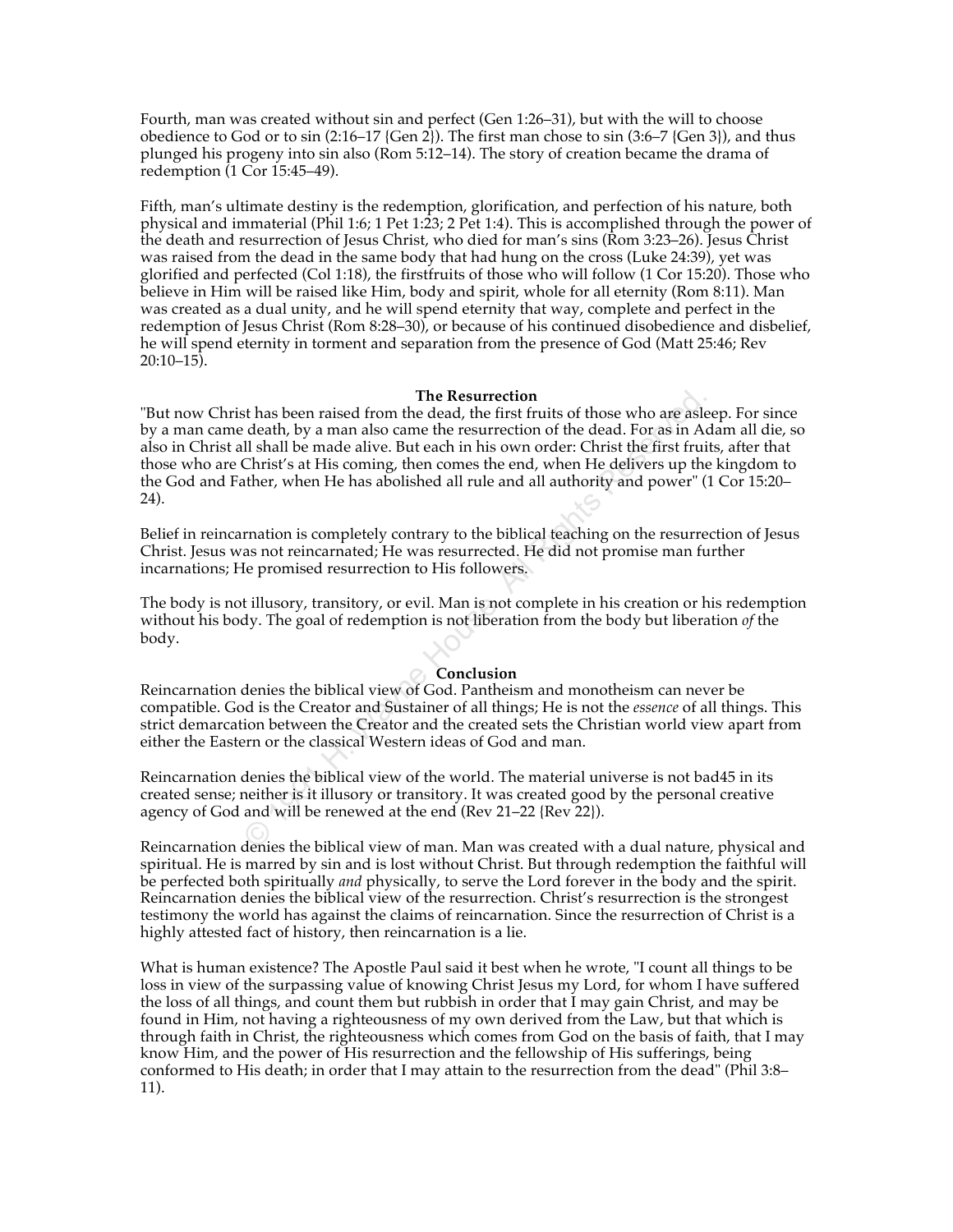### **Notes**

1 Alexandra David-Neel, *Buddhism: Its Doctrines and Its Methods* (1939; reprint, New York: Avon Books, 1977), p. 24. David-Neel's book is the classic Western introduction to Buddhism and is especially noted for its careful descriptions of Tibetan Buddhism.

2 Samyutta Nikaya, cited by David L. Johnson in *A Reasoned Look at Asian Religions* (Minneapolis: Bethany House Publishers, 1985), p. 120.

3 A number of Christian books discuss biblical and other world views, including, for example, Norman L. Geisler and William Watkins, *Worlds Apart* (Grand Rapids: Baker Book House, 1989). 4 Stuart Hackett, *Oriental Philosophy* (Madison, WI: University of Wisconsin Press, 1979), p. 147.

5 David-Neel, *Buddhism: Its Doctrines and Its Methods*, p. 29.

6 Margaret and James Stutley, *Harper's Dictionary of Hinduism* (San Francisco: Harper & Row Publishers, 1977), p. 50.

7 John Richard Thronhill Pollard, "Greek Religion," in *Encyclopædia Britannica* (Chicago: Encyclopedia Britannica, 1978), *Macropædia*, 8:408.

8 Joscelyn Godwin, *Mystery Religions in the Ancient World* (San Francisco: Harper & Row Publishers, 1981), p. 37.

9 The term "primitive religions" describes those religions that are usually localized to a specific region or culture and are usually superseded or assimilated by a version of one of the major world religions. The term is not used to suggest the evolutionary theory of religion.

10 Geoffrey Parrinder, *Encountering World Religions* (New York: Crossroad Publishing Co., 1987), p. 128.

11 "Reincarnation," *Encyclopædia Britannica*, *Micropædia*, 8:488.

12 Richard Kennedy, The International Dictionary of Religion (New York: Crossroad Publishing Co., 1984), p. 107.

mitive religions" describes those religions that are usually localized to assimilated by a version of one of the usually superseded or assimilated by a version of one of the erm is not used to suggest the evolutionary theo 13 Some minority Hindu commentaries even postulate transmigration into inanimate objects. 14 "Cult" is used here to mean a religious group that claims connection to a parent religion and yet denies at least one essential belief of that religion.

15 For Plato "the gods" is more a metaphorical term than an allusion to polytheism.

16 Edmond Robillard, *Reincarnation: Illusion or Reality?* (New York: Alba House, 1982), p. 151. 17 "Reincarnation," *Encyclopædia Britannica, Micropædia*, 8:488.

18 See also Robert H. Gundry, *Soma in Biblical Theology* (Grand Rapids: Zondervan Publishing House, 1987), p. 93.

19 For a discussion of this view see Norman L. Geisler and J. Yutaka Amano, *The Reincarnation Sensation* (Wheaton, IL: Tyndale House Publishers, 1986), p. 93.

20 Phillip Sigal, *Judaism: The Evolution of a Faith* (Grand Rapids: Wm. B. Eerdmans Publishing Co., 1988), p. 159.

21 Justin Martyr *Dialogue with Trypho*, trans. Thomas Falls (New York: Christian Heritage Press, 1948), p. 155.

22 Jerome *Letter to Demetrius*.

23 Written toward the end of his life, some 20 years after his statements on preexistence.

24 Allan Menzies, ed., *The Ante-Nicene Fathers*, 5th ed. (Grand Rapids: Wm. B. Eerdmans Publishing Co., 1980), 10:474–76.

25 Kennedy, *The International Dictionary of Religion*, p. 174.

26 "Looking into the Beyond," USA Weekend, January 9–11, 1987, p. 5.

27 Geisler and Amano, *The Reincarnation Sensation*, pp. 7–8.

28 For further information on the New Age movement see Douglas Groothius, *Confronting the New Age* (Downers Grove, IL: InterVarsity Press, 1986); idem, Unmasking the New Age (Downers Grove, IL: InterVarsity Press, 1988); and Elliot Miller, *A Crash Course on the New Age Movement* (Grand Rapids: Baker Book House, 1989).

29 Agency for Cultural Affairs, *Japanese Religion* (Tokyo: Kodansha International, 1972), p. 15.

30 Margaret and James Stutley, *Harper's Dictionary of Hinduism*, p. 182.

31 David-Neel, *Buddhism: Its Doctrines and Its Methods*, p. 188.

32 Geisler and Watkins, Worlds Apart, p. 81.

33 Raymond Hammond, "Escape from Life?" in *Eerdmans' Handbook to the World's Religions*

(Grand Rapids: Wm. B. Eerdmans Publishing Co., 1982), p. 196.

34 Gundry, *Soma in Biblical Theology*, p. 85.

35 Godwin, *Mystery Religions in the Ancient World*, p. 31.

36 Pollard, "Greek Religion," p. 408.